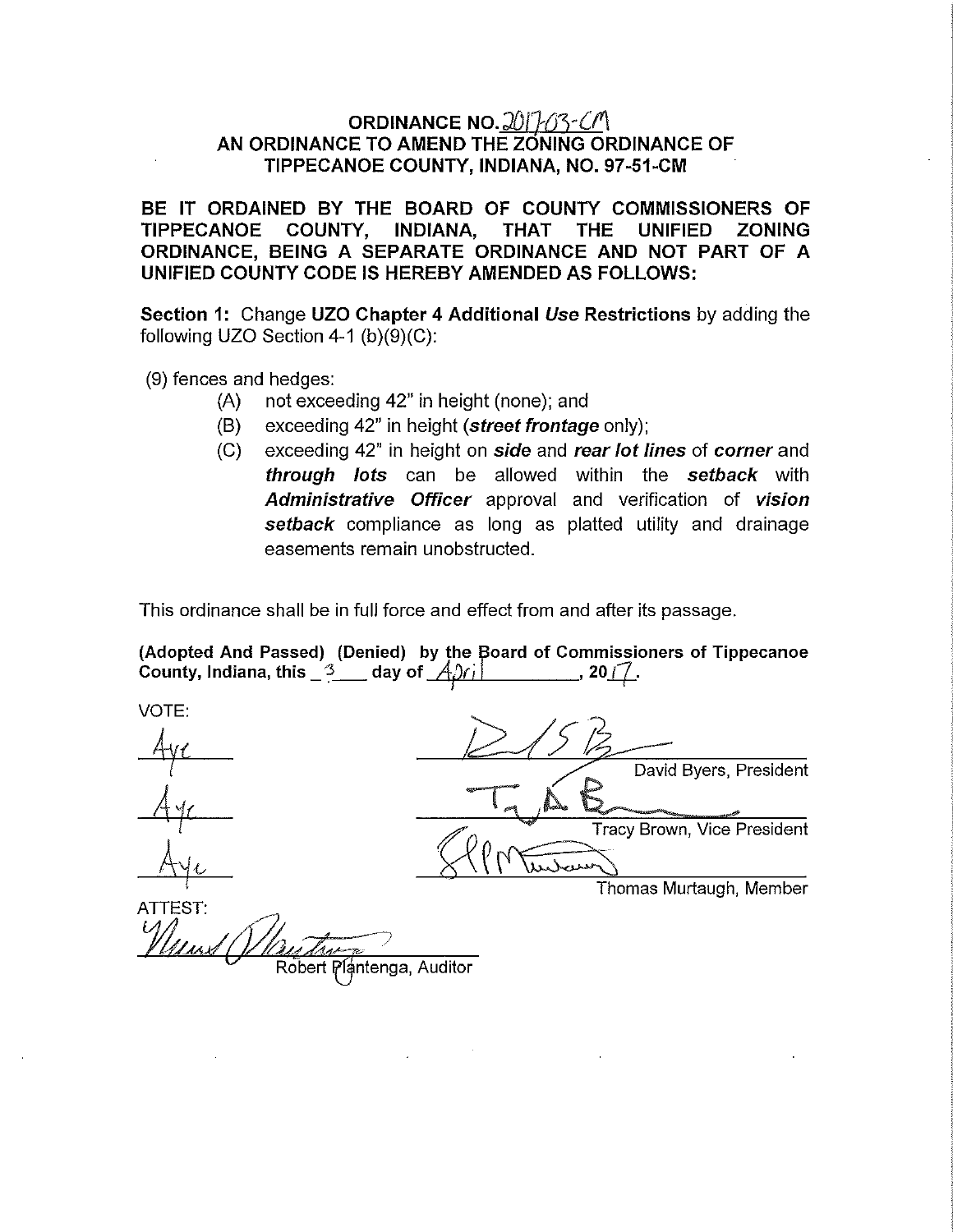$\label{eq:2.1} \frac{1}{\sqrt{2}}\int_{\mathbb{R}^3}\frac{1}{\sqrt{2}}\left(\frac{1}{\sqrt{2}}\right)^2\frac{1}{\sqrt{2}}\left(\frac{1}{\sqrt{2}}\right)^2\frac{1}{\sqrt{2}}\left(\frac{1}{\sqrt{2}}\right)^2\frac{1}{\sqrt{2}}\left(\frac{1}{\sqrt{2}}\right)^2.$ 

 $\label{eq:2.1} \mathcal{L}_{\mathcal{A}}(\mathcal{A})=\mathcal{L}_{\mathcal{A}}(\mathcal{A})\mathcal{L}_{\mathcal{A}}(\mathcal{A})\mathcal{L}_{\mathcal{A}}(\mathcal{A})$ 

 $\label{eq:2.1} \begin{split} \mathcal{L}_{\text{max}}(\mathcal{L}_{\text{max}}(\mathbf{X}, \mathbf{X})) = \mathcal{L}_{\text{max}}(\mathbf{X}, \mathbf{X}) = \mathcal{L}_{\text{max}}(\mathbf{X}, \mathbf{X}) = \mathcal{L}_{\text{max}}(\mathbf{X}, \mathbf{X}) = \mathcal{L}_{\text{max}}(\mathbf{X}, \mathbf{X}) = \mathcal{L}_{\text{max}}(\mathbf{X}, \mathbf{X}) = \mathcal{L}_{\text{max}}(\mathbf{X}, \mathbf{X}) = \mathcal{L}_{\text{max}}(\mathbf{X}, \mathbf{X}) = \mathcal$ 

 $\label{eq:2.1} \frac{1}{\sqrt{2\pi}}\int_{0}^{\infty}\frac{1}{\sqrt{2\pi}}\left(\frac{1}{\sqrt{2\pi}}\right)^{2\alpha} \frac{1}{\sqrt{2\pi}}\int_{0}^{\infty}\frac{1}{\sqrt{2\pi}}\left(\frac{1}{\sqrt{2\pi}}\right)^{\alpha} \frac{1}{\sqrt{2\pi}}\frac{1}{\sqrt{2\pi}}\int_{0}^{\infty}\frac{1}{\sqrt{2\pi}}\frac{1}{\sqrt{2\pi}}\frac{1}{\sqrt{2\pi}}\frac{1}{\sqrt{2\pi}}\frac{1}{\sqrt{2\pi}}\frac{1}{\sqrt{2\$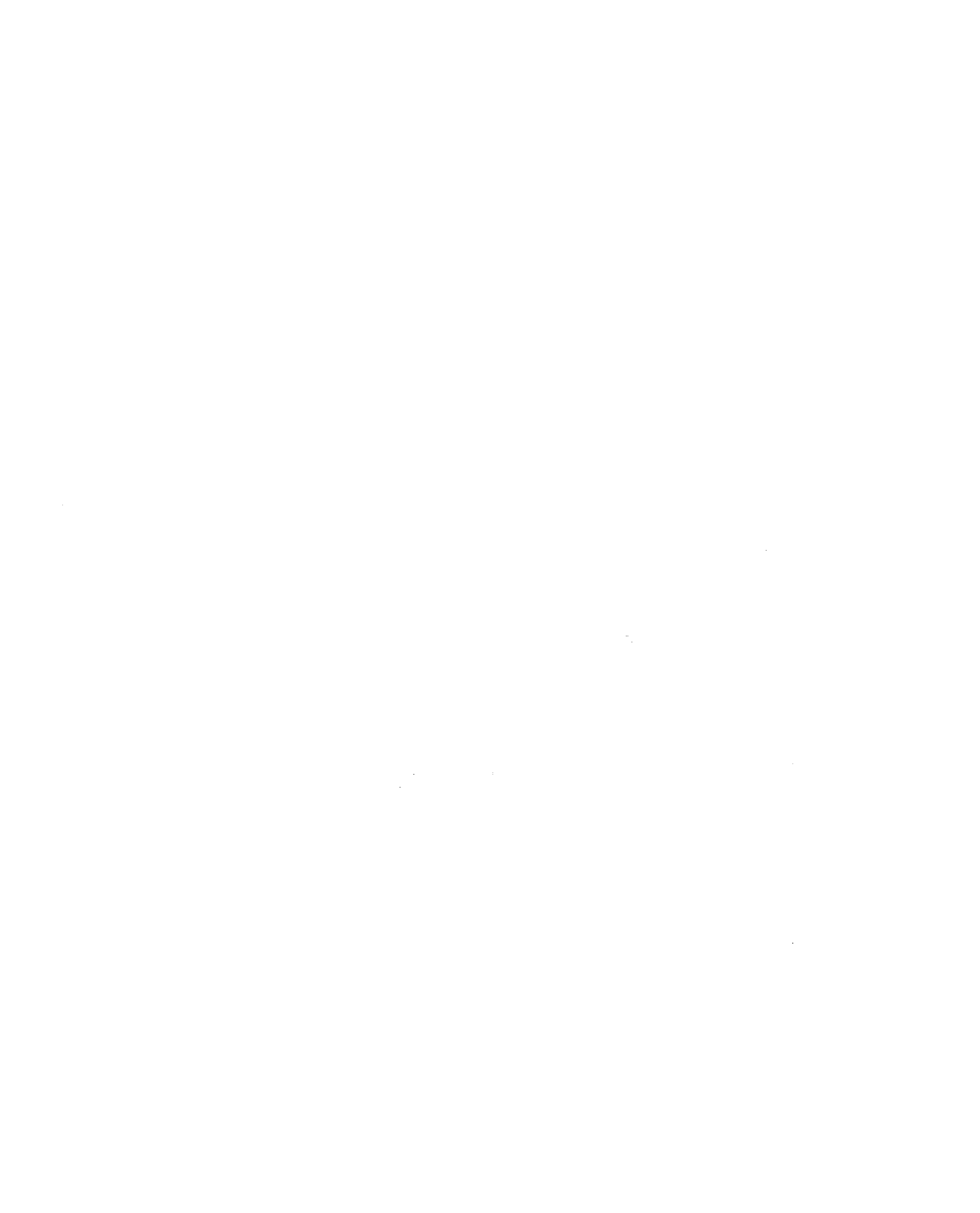<sup>THE</sup> Area Plan Commission of TIPP EC AN 0 E C 0 UN TY

20 NORTH 3RD STREET LAFAYETTE, INDIANA 47901-1209

(765) 423-9242 (765) 423-9154 [FAX] www.tippecanoe.in.gov/apc

SALLIE DELL FAHEY EXECUTIVE DIRECTOR

March 16, 2017 Ref. No.: 17-042

Tippecanoe County Commissioners 20 N. 3<sup>rd</sup> Street Lafayette IN 47901

#### **CERTIFICATION**

### **RE: UZO AMENDMENT** #89:

This amendment would allow fencing on corner or through lots to have a height greater than 42" within the street setback with the approval of the Administrative Officer.

Dear Commissioners:

As Secretary to the Area Plan Commission of Tippecanoe County, I do hereby certify that at a public hearing held on March 15, 2017, the Area Plan Commission of Tippecanoe County voted 16 yes - 0 no on the motion to approve the enclosed amendment to the Unified Zoning Ordinance. Therefore, the Area Plan Commission of Tippecanoe County recommends to the Tippecanoe County Commissioners that the proposed zoning ordinance amendment be approved.

Sincerely,

 $\frac{1}{\text{All}}$  (Sull Fahey )

Executive Director

SDF/lmu

Enclosure: Staff Report and Ordinance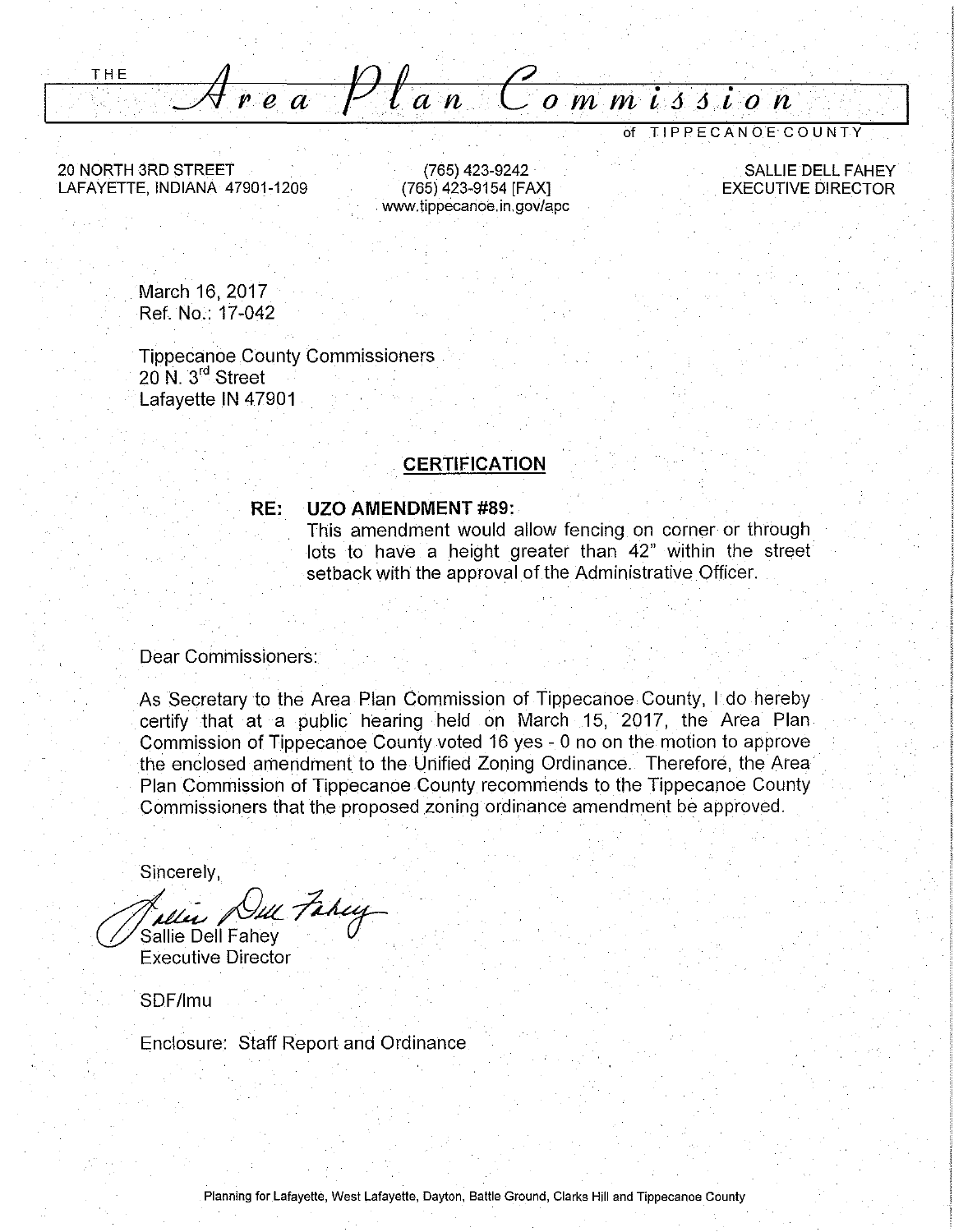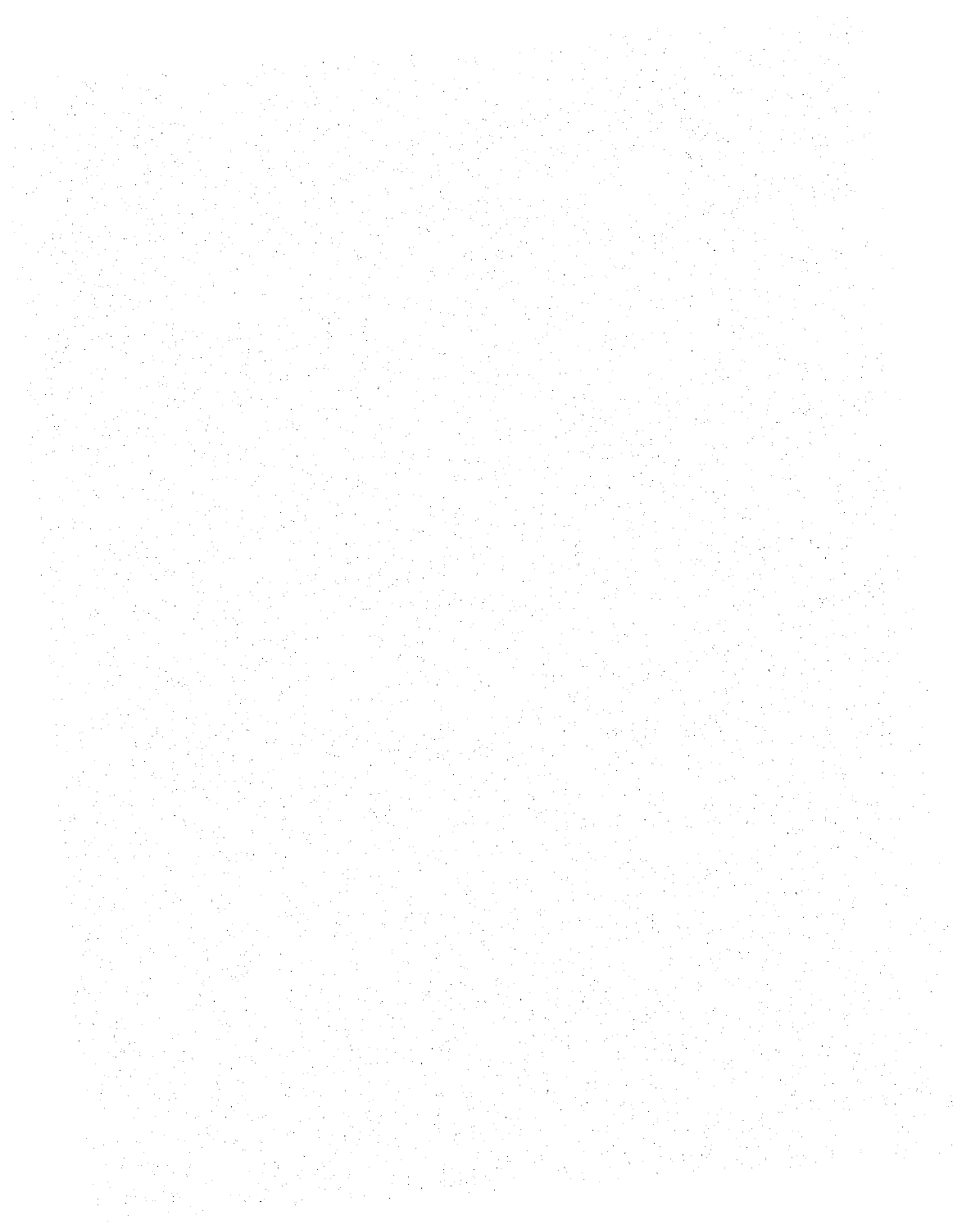# UZO AMENDMENT #89 FENCING ON CORNER AND/OR THROUGH LOTS

STAFF REPORT March 9, 2017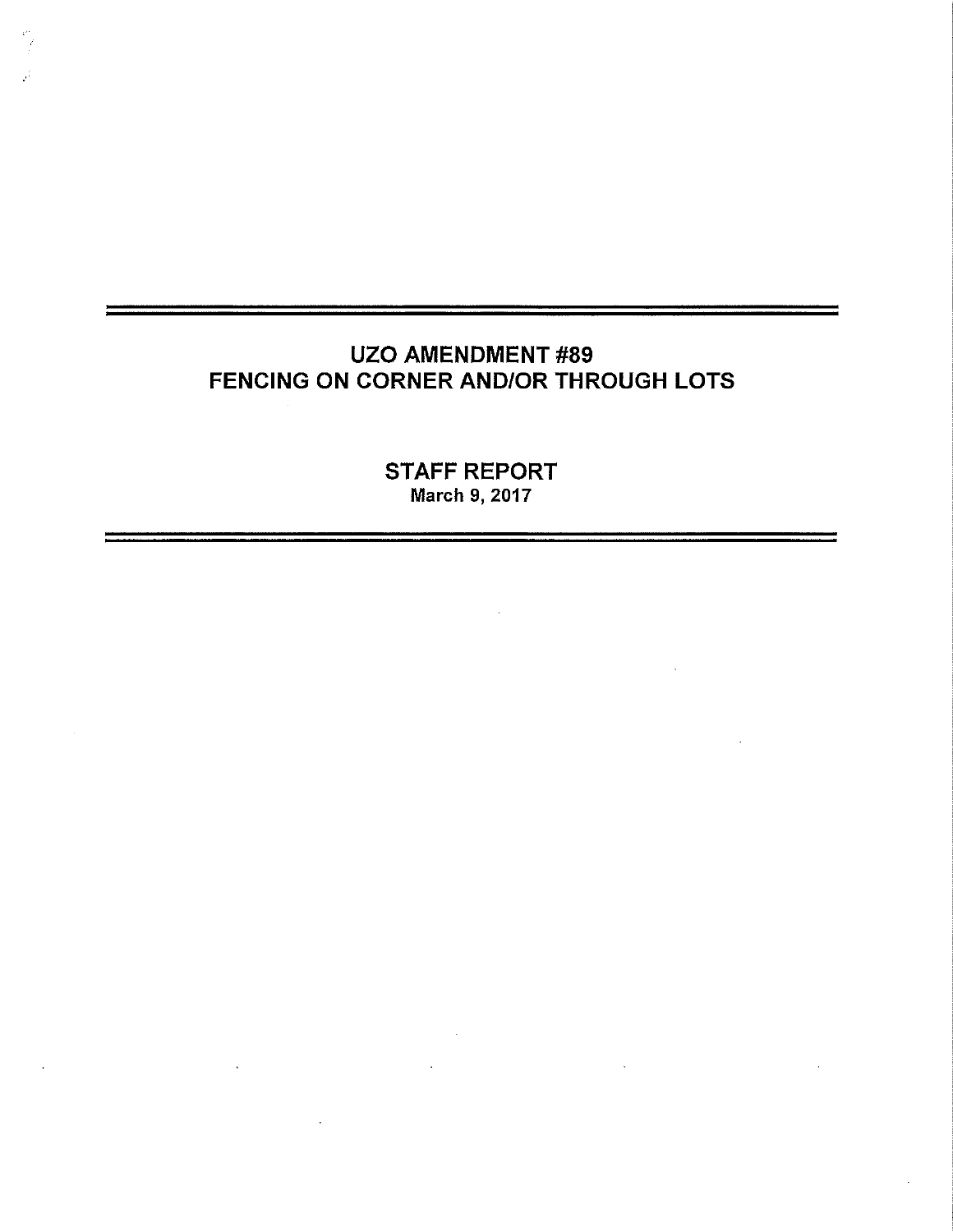## **REVISED UZO AMENDMENT #89 FENCING ON CORNER AND/OR THROUGH LOTS**

### **Staff Report MARCH 9, 2017**

West Lafayette has proposed a change in the fence regulations. Currently the ordinance states that fences and hedges can be no taller than 42" (3' 6") unless they are setback equal to the standard street building setback. This keeps 6' privacy fences outside of a lot's front yard. Generally these types of high fences extend out from either side of a house, flush with the front of the house. These fences generally continue along the side and rear property lines, hopefully outside of platted utility and drainage easements.

The problem is for corner lots and "through" lots (Through lots are lots that have two road frontages: one along the front lot line and one at the rear lot line.) that back on to busy secondary or primary arterials. A property owner who wants to have a 6' tall privacy fence enclosing his backyard is required to build the fence 40' or 60' from the right-of-way line (aka property line). In some instances, this makes the majority of a through lot's backyard unusable to the property owner.

We currently have fencing violations all over both cities and in unincorporated Tippecanoe County. Homeowners generally want to build privacy fences on their property line when they abut a heavily travelled road. Backyard fences built with the required 40' or 60' setback are nearly nonexistent. (Though there are some subdivisions, like Waterstone adjacent to Veterans Memorial Parkway, which comply because their fence is 42" or less. Other complying subdivisions use landscaping and berming.) But, clearly, none of our jurisdictions have been enforcing this fencing regulation for many years. Privacy fences line our secondary and primary arterials: Kalbarer, S. 9<sup>th</sup> Street, North Creasy Lane, etc.

West Lafayette would like to loosen this regulation so that as long as it has AO (Administrative Officer) approval and is not in violation of the vision setback, privacy fences would be allowed on corner and through lots without the 40' or 60' setback. This would also benefit current property owners who, likely without realizing it, are currently in violation with the ordinance.

The current UZO states:

- **4-1 (b)...** Each {accessory structure} is followed by a designation in parentheses indicating its **setback** requirements: 'standard,' **'street frontage** only,' 'as otherwise noted,' or 'none.' Standard **setbacks by zone** can be found in 4-2-2 below. Additional information regarding **setbacks** is noted in 4-4-1 through 4-4-7 below.
	- (9) fences and hedges:
		- (A) not exceeding 42" in height (none); and
		- (B) exceeding 42" in height **(street frontage** only);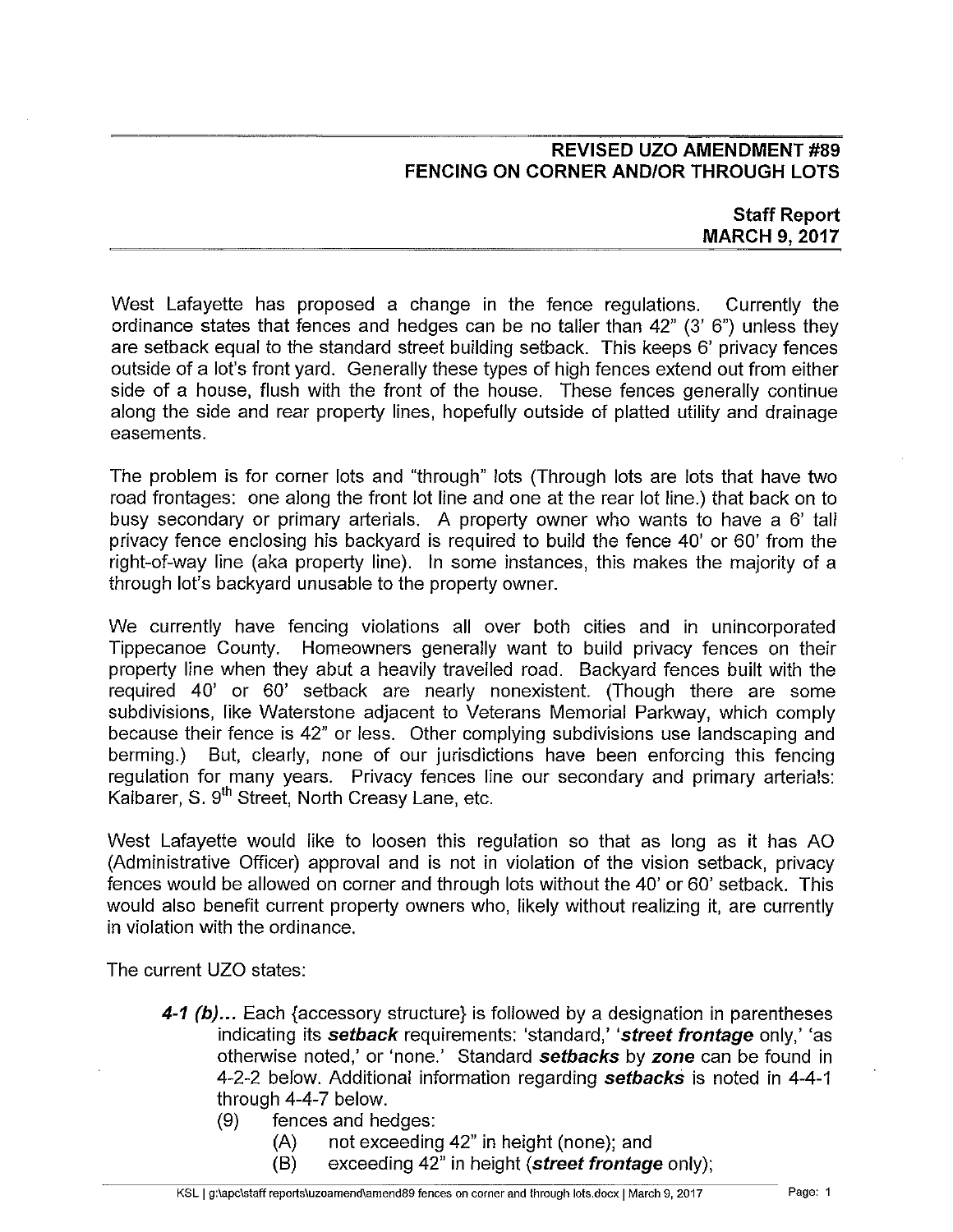The proposed amendment would add the following:

(C) exceeding 42" in height on **side** and **rear lot lines of corner** and **through lots** can be allowed within the **setback** with AO approval and verification of **vision setback** compliance as long as platted utility and drainage easements remain unobstructed.

# **RECOMMENDATION:**

Approval